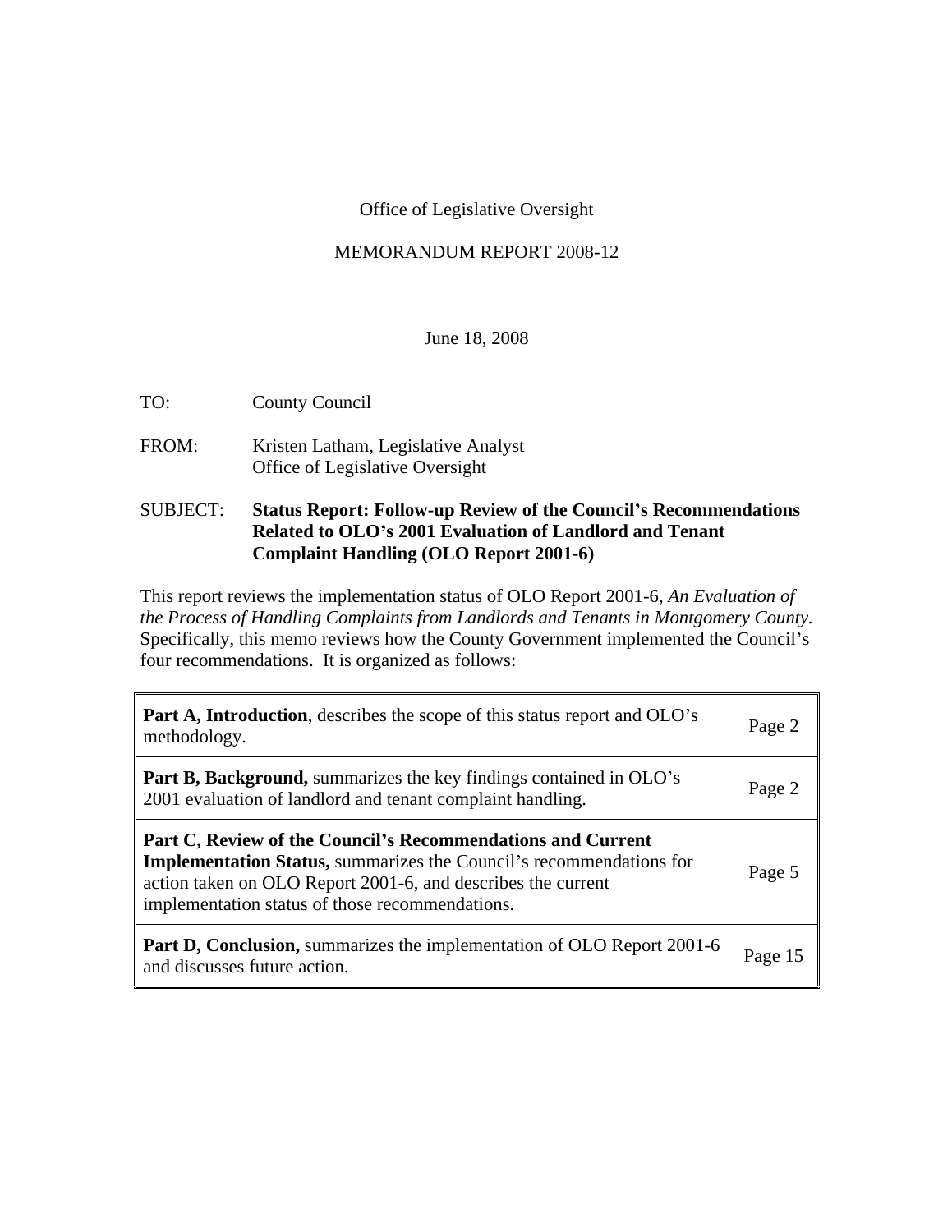# **PART A: INTRODUCTION**

**Authority.** Council Resolution 16-260, FY 2008 Work Program of the Office of Legislative Oversight, adopted July 31, 2007.

**Scope of Assignment.** This report reviews the implementation status of the Council's recommendations for action on a previous OLO report. This particular follow-up assignment was to track the implementation of recommendations that the Council endorsed as a result of a 2001 evaluation of the process of handling complaints from landlords and tenants in Montgomery County (OLO Report 2001-6).

**Methodology and Acknowledgements.** OLO gathered information for this follow-up project from document reviews and interviews with Department of Housing and Community Affairs' (DHCA) staff and Commission on Landlord-Tenant Affairs' Chairman Matthew Moore. OLO circulated a draft of the report to Executive Branch staff for review; this final report incorporates all of the technical edits OLO received.

OLO greatly appreciates the time and contributions made by the Department of Housing and Community Affairs staff. Special thanks are owed to Joe Giloley, Division Chief, Housing and Code Enforcement and Michael Denney, Administrator of Investigators for the Office of Landlord-Tenant Affairs. OLO would also like to thank Chair of the Commission on Landlord-Tenant Affairs Matthew Moore.

# **PART B: ORIGINS AND SUMMARY OF OLO REPORT 2001-6**

During FY00 and FY01, the Council reviewed two bills related to landlord-tenant issues. These are outlined below.

**Bill 33-99.** This bill addressed a variety of topics associated with landlord-tenant affairs. Specifically, the enacted bill made the following changes to the complaint handling process:

- Provided DHCA with the authority to issue a subpoena to compel a landlord or tenant to produce documents relevant to an investigation;
- Required the Office of Landlord-Tenant Affairs (OLTA) to schedule a conciliation  $\bullet$ conference within 30 days after a complaint is filed, unless there is good cause for delay;
- Retained the Commission's independent authority to investigate and conciliate issues without receiving a formal complaint through OLTA; and
- Required an appellant, who seeks to stay enforcement of a Commission decision and order in which a monetary award is granted, to post a bond equal to the amount of the Commission award with the Circuit Court.

**Emergency Bill 36-00.** Emergency Bill 36-00, Commission on Landlord-Tenant Affairs Membership, was enacted in July 2001 and was intended to ensure that the members of the Commission are impartial and unbiased decision-makers and to maintain the County's ability to recruit and appoint qualified Commission members.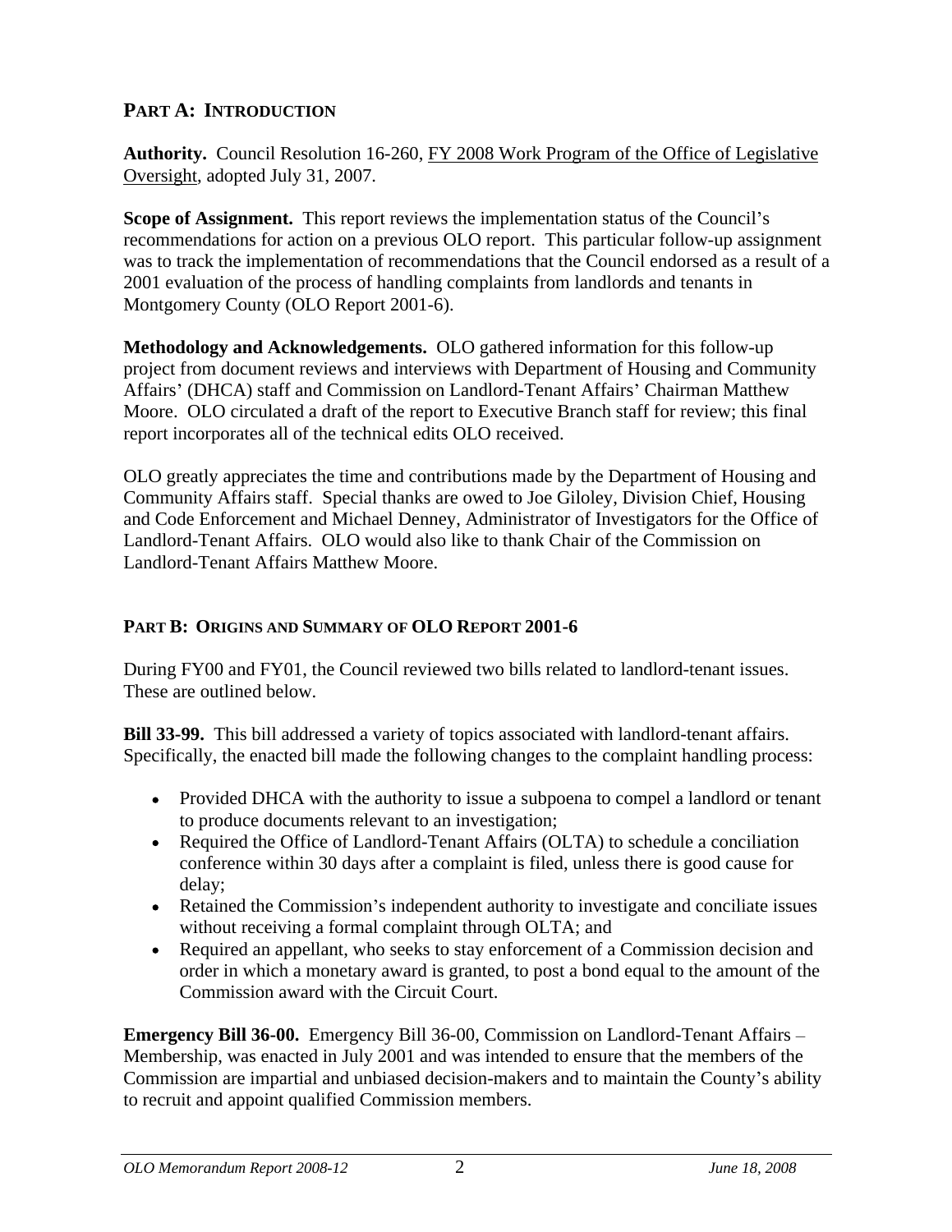The Bill: The Bill:  $\frac{1}{2}$  is the set of  $\frac{1}{2}$  is the set of  $\frac{1}{2}$  is the set of  $\frac{1}{2}$  is the set of  $\frac{1}{2}$  is the set of  $\frac{1}{2}$  is the set of  $\frac{1}{2}$  is the set of  $\frac{1}{2}$  is the set of  $\frac{1}{2}$ 

- Allows attorneys, who primarily represent either landlords or tenants of rental housing, to serve as "landlord" or "tenant" members of the Commission without being nominated by a landlord or tenant;
- Restricts attorneys who primarily represent landlords or tenants from serving as  $\bullet$ public" members; and
- Restricts persons who own more than 5% of a rental housing unit or an interest in a  $\bullet$ business that owns or manages rental property, or a person receiving more than \$10,000 per year compensation from an owner or manager of rental property from serving as "public" or "tenant" members.

During its review of Bill 33-99, the Council's Planning, Housing, and Economic Development (PHED) Committee raised questions about the effectiveness of the landlordtenant complaint handling process. The Committee recommended that the Council include an evaluation of the complaint handling process on OLO's FY01 Work Program.

OLO's subsequent report described and evaluated the County Government's process for resolving complaints submitted by landlords and tenants. Report 2001-6 addressed:

- Administration of the Complaint Handling Process;
- Allocation of OLTA Staff Time:
- Complaint Intake and Disposition Data;
- Elapsed Time to Resolve Complaints;
- **Customer Satisfaction**

**Administration of the Complaint Handling Process**. OLO Report 2001-6 found that the Office of Landlord-Tenant Affairs (OLTA) administers a multi-step process to receive, investigate and resolve complaints from landlords and tenants. OLTA's program responsibilities include the following activities:

- OLTA staff investigate the complaint.
- OLTA staff attempt to resolve the dispute through a conciliation conference.
- OLTA staff forwards disputes that are not resolved through a conciliation conference to the Commission on Landlord-Tenant Affairs, with a recommendation to dismiss the complaint or to hold a hearing.
- The Commission decides whether to dismiss a complaint or hold a hearing. If the Commission holds a hearing, it convenes a three-member panel to hear the complaint.
- Within 45 days after the hearing, the Commission issues a decision and order. OLTA staff or a Panel member prepares a written Decision and Order that reflects its findings of facts and conclusions of law. The Commission approves and issues the decision and order, which is signed by the Chair.

In addition to these steps, Sec. 29-49 of the County Code provides for an appeal of a Commission's decision and order to the Circuit Court.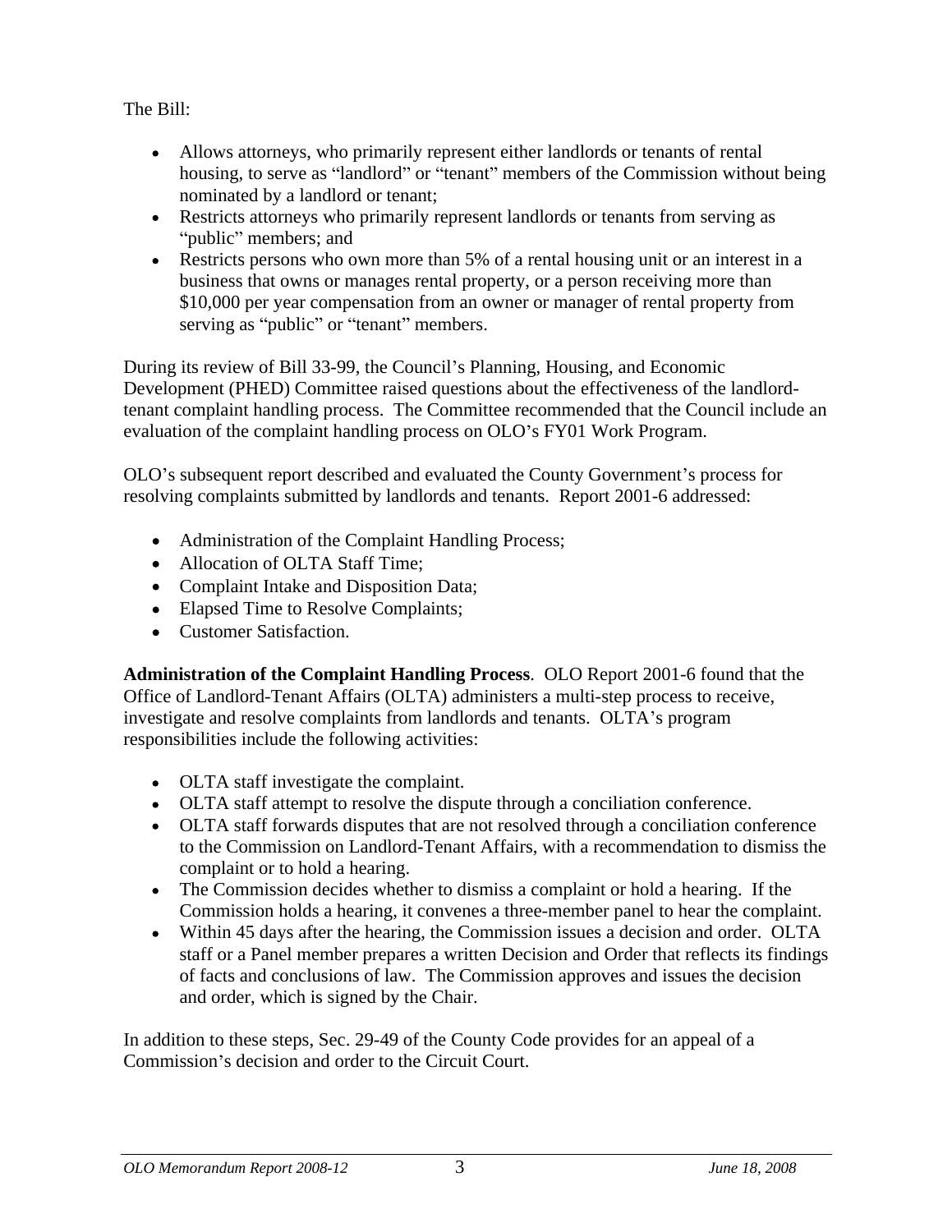**Allocation of OLTA Staff Time.** In FY02, OLTA's staff complement was 6.8 workyears.<br>OLTA staff reported to OLO that its staff time was allocated as follows:

- 50% of staff time was spent responding to general inquiries from the public;
- 45% of staff time was spent resolving complaints; and
- 5% was spent on other general public education activities.

At the PHED Committee worksession on the report, OLTA indicated the office would benefit from additional resources. At that time, OLTA stated its priorities for these resources would be to increase its capacity to respond to general inquiries, to resolve complaints more quickly, to systematically address rental housing issues, and to increase its marketing and outreach efforts.

**Complaint Disposition.** According to Report 2001-6, OLTA received 1,284 complaints from landlords and tenants in FY01. Of this total, OLTA staff:

- Resolved 1,243 (or about 97%) through informal discussions or formal conciliation conferences; and
- Referred 41 (or about 3%) to the Commission for review.
- Of the 41 complaints OLTA referred, the Commission held hearings on 21 of them.

**Length of Time for Complaint Resolution or Disposition***.* In 2001, data from FY01 provided to OLO by OLTA indicated that the length of time to resolve a complaint varied from one to 378 days. Specifically, during FY01:

- 58% of complaints were resolved within 30 days;
- 29% were resolved in 31 to 90 days; and
- 2% were resolved in more than 181 days.

In 2001, OLO also indicated that "vacancies on the Commission can lengthen the time it takes to resolve complaints." OLO stated that OLTA staff reported that vacancies were problematic for reasons due to two separate provisions in County law:

- First, under County law, a quorum of the Commission is required to decide whether to dismiss a compliant or hold a hearing; and
- Second, under County law, the Commission must appoint a three member panel to hear each complaint that merits a hearing.

In 2001, OLTA staff reported these two requirements could make it more difficult to schedule hearing and could create delays in the complaint handling process. OLTA staff were unsure how the Emergency Bill would affect the vacancy levels on the Commission.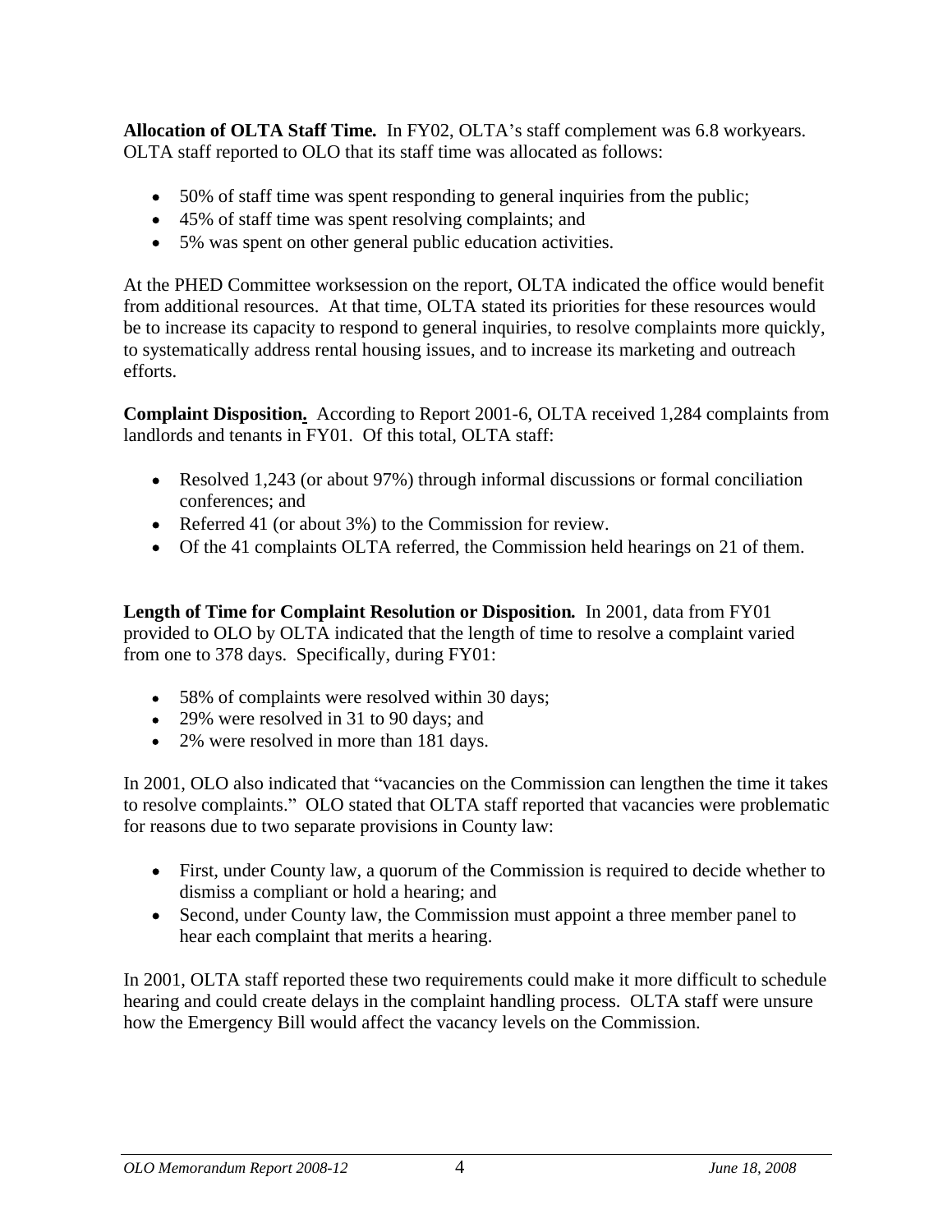**Customer Satisfaction***.* OLTA customer satisfaction surveys from July 2000 through March 2001 found over 85% of survey respondents reported satisfaction with the fairness and speed of the process, and with the courtesy and attitude of OLTA staff. OLO's interviews with OLTA staff and Commission members at that time also indicated overall satisfaction with the current process.

# **C. IMPLEMENTATION AND STATUS OF COUNCIL S RECOMMENDATIONS**

The section reviews the implementation status of the four recommendations the Council approved in October 2001, following its consideration of Report 2001-6. For each recommendation, OLO provides a summary of the recommendation, an explanation of the Council's intent, and actions to date to implement the recommendation.

In some cases, OLO was unable to determine or identify whether an explicit action was taken to implement a recommendation. In these cases, OLO solicited observations and data about the recommendation from the current OLTA Administrator, and these observations are provided as well.

In addition, during the years since the release of the report, the previous OLTA Administrator retired and the current OLTA Administrator was hired.

The recommendations endorsed by the Council in 2001 are in various stages of implementation as described below.

# **Council Recommendation #1:**

**The Council formally requests that the Department track and report how Emergency Bill 36-00, Commission on Landlord-Tenant Affairs – Membership, affects the Department s ability to fill vacancies on the Commission and to maintain timely resolution of complaints.** 

The Council's review of Emergency Bill 36-00 included a discussion of who may serve on the Commission and the problem of vacancies on the Commission. The enacted bill changed the membership requirements for Commission members.

In OLO's evaluation OLTA staff stated that vacancies on the Commission had delayed the Commission's ability to decide a complaint, or to appoint a panel to hear a complaint. Therefore, the Council recommended that DHCA monitor the impact of Emergency Bill 36-00 on the complaint handling process.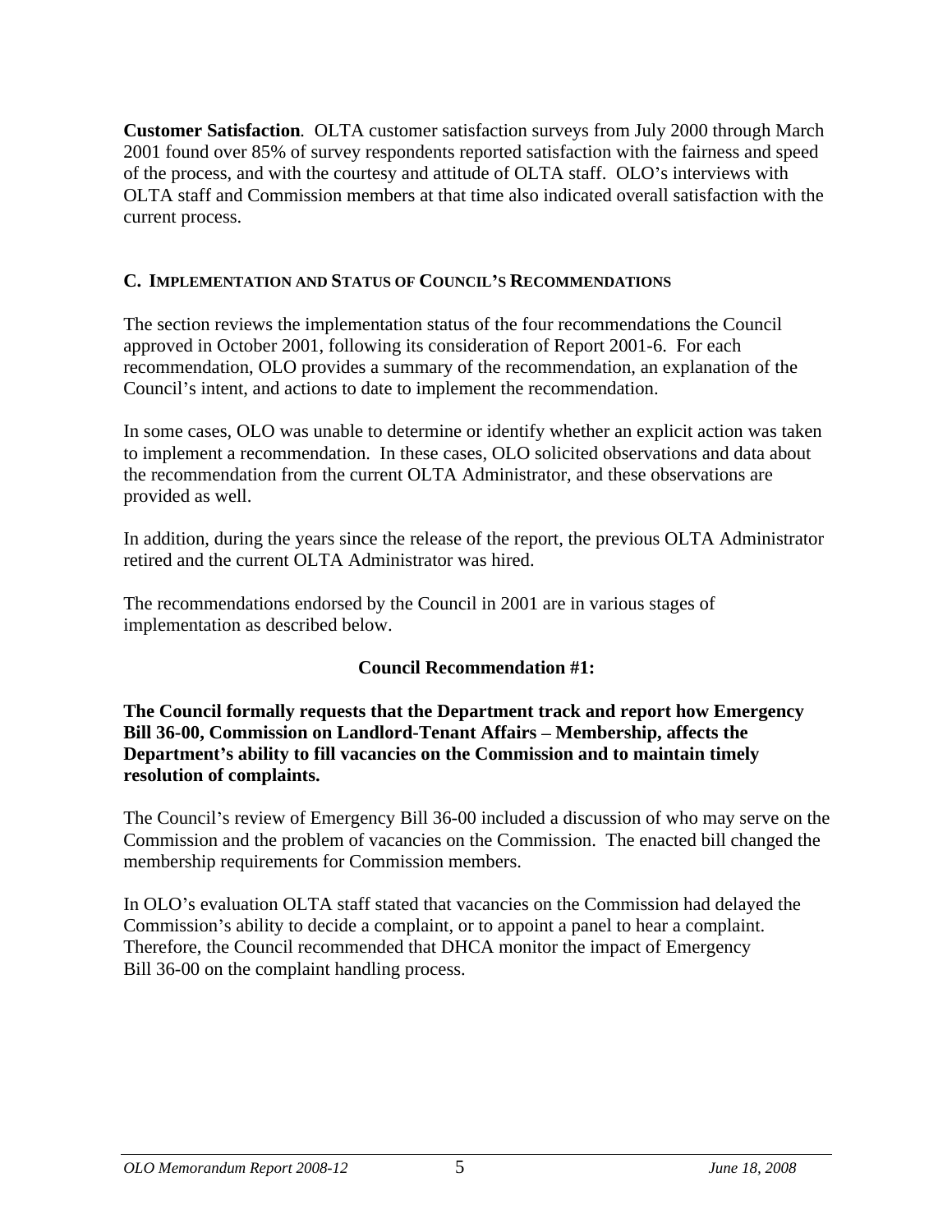**Actions to Implement this Recommendation.** DHCA staff report that the bill has not effected either the Department's ability to fill Commission vacancies or its ability to resolve complaints in a timely manner. According to the Department, no report exists that examines the effect of Emergency Bill 36-00 on the Department's ability to fill Commission vacancies or to maintain a timely complaint resolution process.

*The OLTA Administrator s Observations about the Ef ects of Bill 36-00.*Since Report 2001-6 stated OLTA staff had voiced a concern about Commission vacancies contributing to a delay in processing complaint cases, OLO asked the current OLTA Administrator to comment on the two possible effects of the provisions in Bill 36-00 that were identified in the Council's recommendation. The results of OLO's follow-up work for each concern the Council identified are reported below.

(1) Department s ability to fill vacancies on the Commission.

The OLTA Administrator advises OLO that, in his opinion, the provisions contained in Emergency Bill 36-00 that changed the qualifications for Commission membership did not exacerbate the Department's ability to fill vacancies on the Commission. The OLTA Administrator does not maintain specific data about Commission vacancies; instead, he advised OLO to contact the Office of the County Executive (OCE) for more information about Commission vacancies.

Staff in OCE reported to OLO that the length of time to fill a Commission vacancy has not changed in the past five years. Staff in the OCE also report that about three months elapse between the date OCE advertises a vacancy and the date the County Council confirms an Executive appointment. Typically, this three month period includes:

- Three weeks for advertising;
- One week for initial review of applications by Executive staff;
- Four weeks for scheduling and conducting interviews by Commission and Commission staff;
- One or two weeks for review of the Commission's recommendations by Executive staff; and
- Three weeks for transmittal to and approval by County Council.

OLO also learned that OCE staff does not maintain a historic database of when vacancies on the Commission occurred, how frequently they occurred, or how long they lasted.

(2) Department's ability to process complaints referred to the Commission in a timely manner.

The OLTA Administrator advises OLO that, in his opinion, the provisions of Emergency Bill 36-00 have not affected OLTA s ability to resolve complaints referred to the Commission in a timely manner.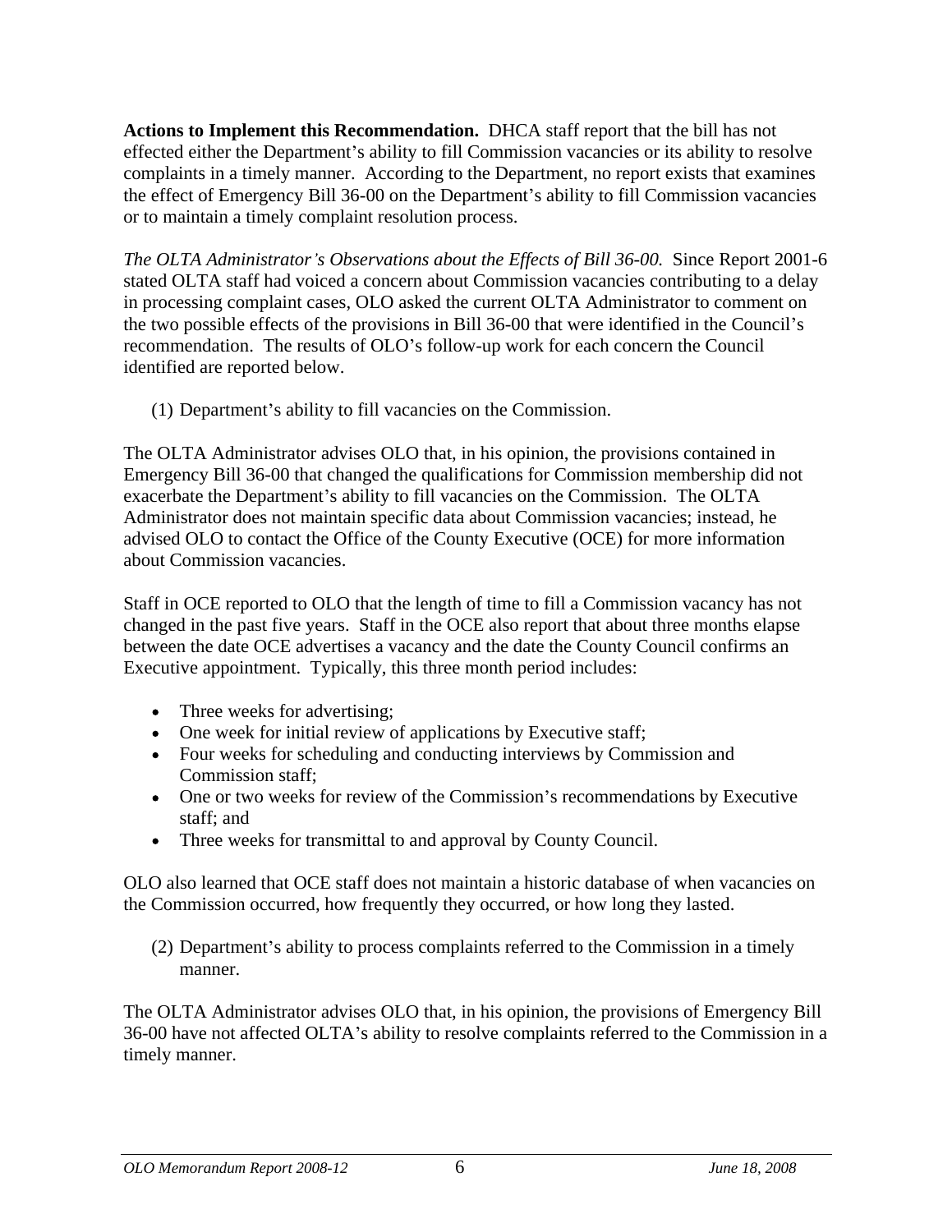*Current OLTA Data for Complaint Disposition and Processing Times.*In the course of conducting this follow-up review, OLO identified two factors that make it difficult to assess the effect of Emergency Bill 36-00 on complaint processing times: the lack of baseline data in Report 2001-6 and a change in the categories OLTA uses to track how quickly it closes out its complaints. Specifically:

- OLO's summary of complaint processing data in Report 2001–6 did not separately examine how long it took to process the 41 complaints referred to the Commission. As a result, no baseline data exists to assess how the provisions of Bill 36-00 affected the Department's ability to process complaints referred to the Commission in a timely manner.
- Since Report 2001-6 was conducted, the OLTA Administrator reports he revised the  $\bullet$ categories OLTA uses to track complaint processing times. Previously, OLTA monitored the time it took to resolve complaints in three categories, i.e., less than 30 days, 30-90 days, and over 180 days. Now, OLTA reports the resolution of complaints in two categories: complaints resolved in less than 60 days, and those resolved in more than 60 days.

When OLO realized the data in Report 2001-6 was incomplete, OLO asked the OLTA Administrator to provide recent data about complaint volume, disposition, and length of time to close out complaints referred to the Commission. OLO requested these data so that baseline information about the processing of complaints referred to the Commission would

Table 1 displays OLTA data about case dispositions in FY06 and FY07. Over this two-year period, the data show the number of cases referred to the Commission declined, the number and share of cases dismissed by the Commission increased, and the number of cases that resulted in a Commission hearing. Specifically:

- 52 cases were referred to the Commission in FY06 compared to 39 in FY07;
- 23 cases or 44% were dismissed by the Commission in FY06 compared to 27 or 69% in FY07; and
- 40% of cases in FY06 resulted in a hearing, compared to 13% of the cases in FY07.

# **Table 1: Dispositions of Cases Referred to a Landlord-Tenant Panel, FY06 and FY07**

| Case Dispositions       | <b>FY06</b> | FY07 | $\frac{6}{6}$ FY06 $\frac{6}{6}$ FY07 |       |
|-------------------------|-------------|------|---------------------------------------|-------|
| Dismissed by Commissio. | $\sim$      |      |                                       | 69%   |
| Settled before Hearing  |             |      |                                       |       |
| Conducted Hearing       |             |      |                                       |       |
| Total                   |             |      | -141                                  | -1002 |

Source: Office of Landlord-Tenant Affairs, FY07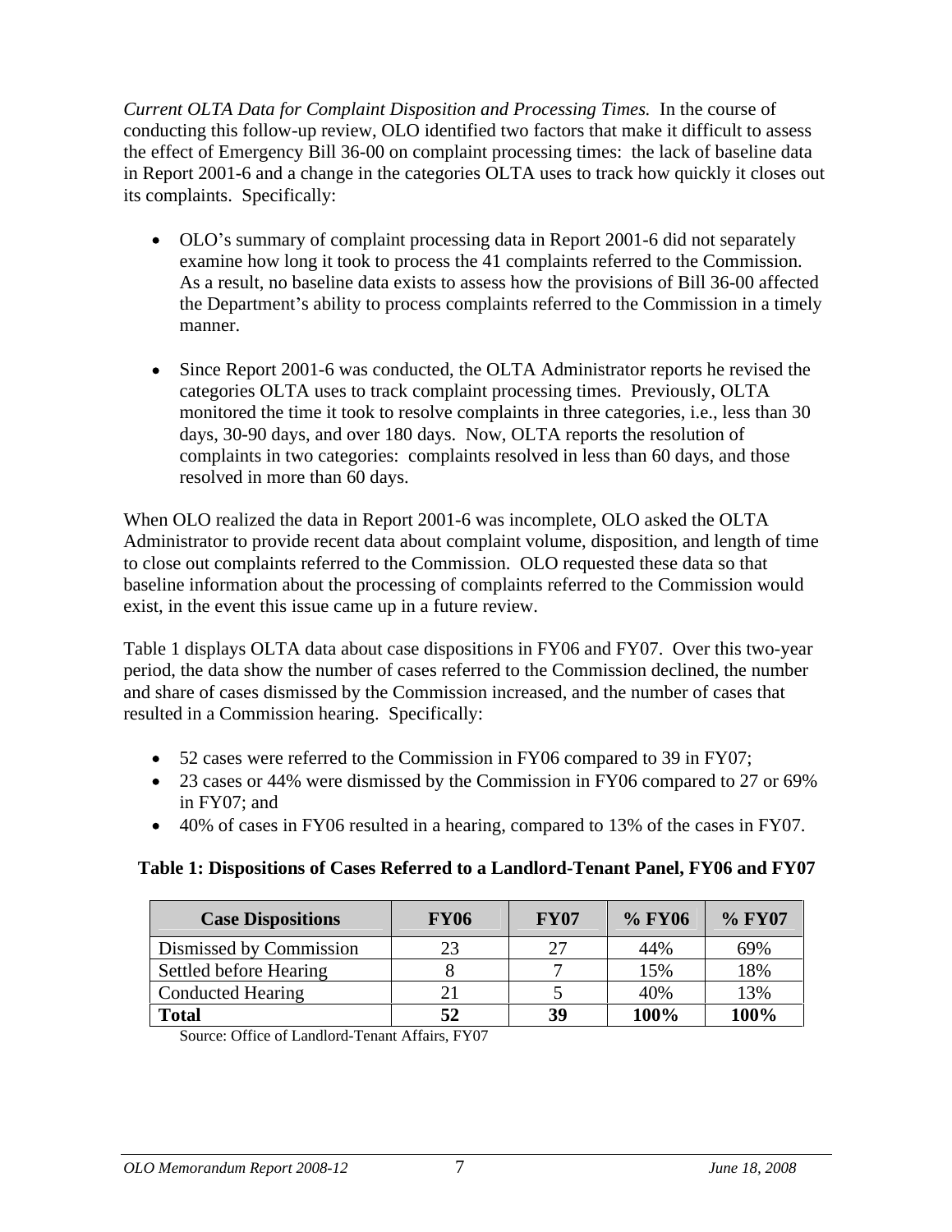OLTA also provided OLO with processing data for complaints referred to the Commission for review. Table 2 shows the elapsed time from intake to decision for two sets of complaints, cases where the Commission held a hearing and cases when a hearing was not held. The data show improvements in processing time between FY06 and FY07. For example:

- For the 31 cases in FY06 and 34 cases in FY07 that were resolved without a panel hearing, the elapsed time between complaint intake and referral to the Commission averaged 90.5 days in FY06 compared to 57.2 days in FY07.
- For the 21 cases in FY06 and 5 cases in FY07 that had a hearing, the average processing time from intake to decision was 217 days in FY06 compared to 147 days in FY07.

OLTA staff report that there are numerous reasons for the variations in elapsed time. Two of the most frequent explanations for a delay are that one or more of the parties requests that the hearing be postponed or that there is no quorum available to hear the cases.

# **Table 2: Elapsed Time for Complaints Referred to Landlord-Tenant Commission, FY06 and FY07**

| # of Average, Median and Range of                                                | <b>Cases without a Panel</b><br><b>Hearing</b> |             | <b>Cases with a Panel</b><br><b>Hearing</b> |             |
|----------------------------------------------------------------------------------|------------------------------------------------|-------------|---------------------------------------------|-------------|
| <b>Working Days for Disposition of</b><br><b>Complaints referred for Hearing</b> | <b>FY06</b>                                    | <b>FY07</b> | <b>FY06</b>                                 | <b>FY07</b> |
|                                                                                  | 31 cases                                       | 34 cases    | 21 cases                                    | 5 cases     |
| Days from OLTA Intake to Referral to Commission                                  |                                                |             |                                             |             |
| Average # Days                                                                   | 90.5                                           | 57.2        | 56.1                                        | 72.6        |
| Median # Days                                                                    | 79                                             | 47          | 40                                          | 62          |
| Range of Days                                                                    | 12-217                                         | 7-191       | 17-199                                      | 27-142      |
| Days from Referral to Commission and Commission Panel Hearing Date               |                                                |             |                                             |             |
| Average # Days                                                                   | Not Applicable                                 |             | 75.6                                        | 38.4        |
| Median # Days                                                                    | Not Applicable                                 |             | 85                                          | 40          |
| Range of Days                                                                    | Not Applicable                                 |             | 31-128                                      | $11-56$     |
| Days from Panel Hearing Date to Issuance of Commission Order                     |                                                |             |                                             |             |
| Average # Days                                                                   | Not Applicable                                 |             | 87.8                                        | 38.4        |
| Median # of Days                                                                 | Not Applicable                                 |             | 107                                         | 39          |
| Range of Days                                                                    | Not Applicable                                 |             | 20-170                                      | $3-71$      |
| <b>Total Days to Process from Intake to Decision</b>                             |                                                |             |                                             |             |
| Average # of Days                                                                |                                                |             | 217                                         | 147.7       |
| Median # of Days                                                                 |                                                |             | 226                                         | 183         |
| Range of Days                                                                    |                                                |             | 76-372                                      | 47-212      |

Source: Office of Landlord-Tenant Affairs, FY07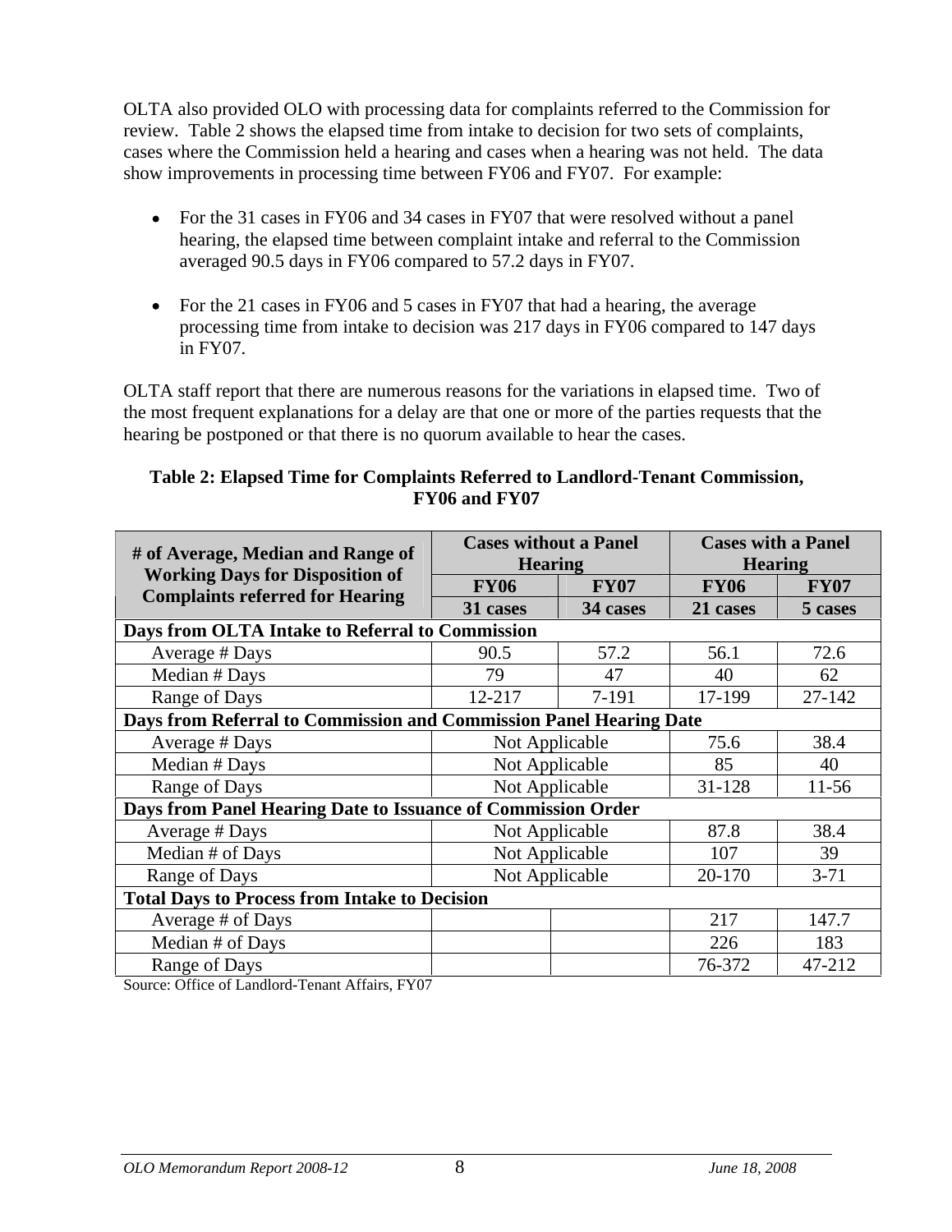# **Council Recommendation #2**

#### **The Council should encourage DHCA to increase awareness of the current policy that provides reimbursement to Commission members for transportation and child care expenses.**

During the interviews OLO conducted in 2001, Commission members indicated, and OLTA staff agreed, that lack of compensation for expenses could be deterring people from serving on the Commission, despite the existence of a policy that provided compensation for transportation and child care expenses. OLO's interviews also indicated Commission members were not aware of the Council's reimbursement policies.

**Actions to Implement this Recommendation.** DCHA staff report that the Office has taken actions to increase the awareness among Commission members about the County's reimbursement policies.

*DHCA s Current Practices for Informing Commissioner s of County Reimbursement Policies.*OLO asked the OLTA Administrator and Division Chief of Housing to explain how it advises Commission members about the County's reimbursement policies. In response, DHCA stated that it currently uses three methods to inform Commission members about the County's reimbursement policy. Specifically, DHCA

- Advises Commissioners during orientation that they can file for reimbursement of their transportation and child care expenses;
- Emails a copy of the policy to all Commission members after they are appointed; and
- Distributes reimbursement forms to all new Commission members after they are appointed.

Notwithstanding these notification practices, OLTA staff report that they have not received any requests for reimbursements from any Commissioners since the OLO report identified this concern.

# **Council Recommendation #3**

#### **DHCA should keep Councilmembers informed about the implementation and results of its current plans to address concerns of the Commission members about how the decisions and orders the Commission issues are produced.**

The interviews OLO conducted in 2001 identified concerns about whether Commissioners or OLTA staff should be responsible for producing the Commission's decisions and orders and the resources available to do this.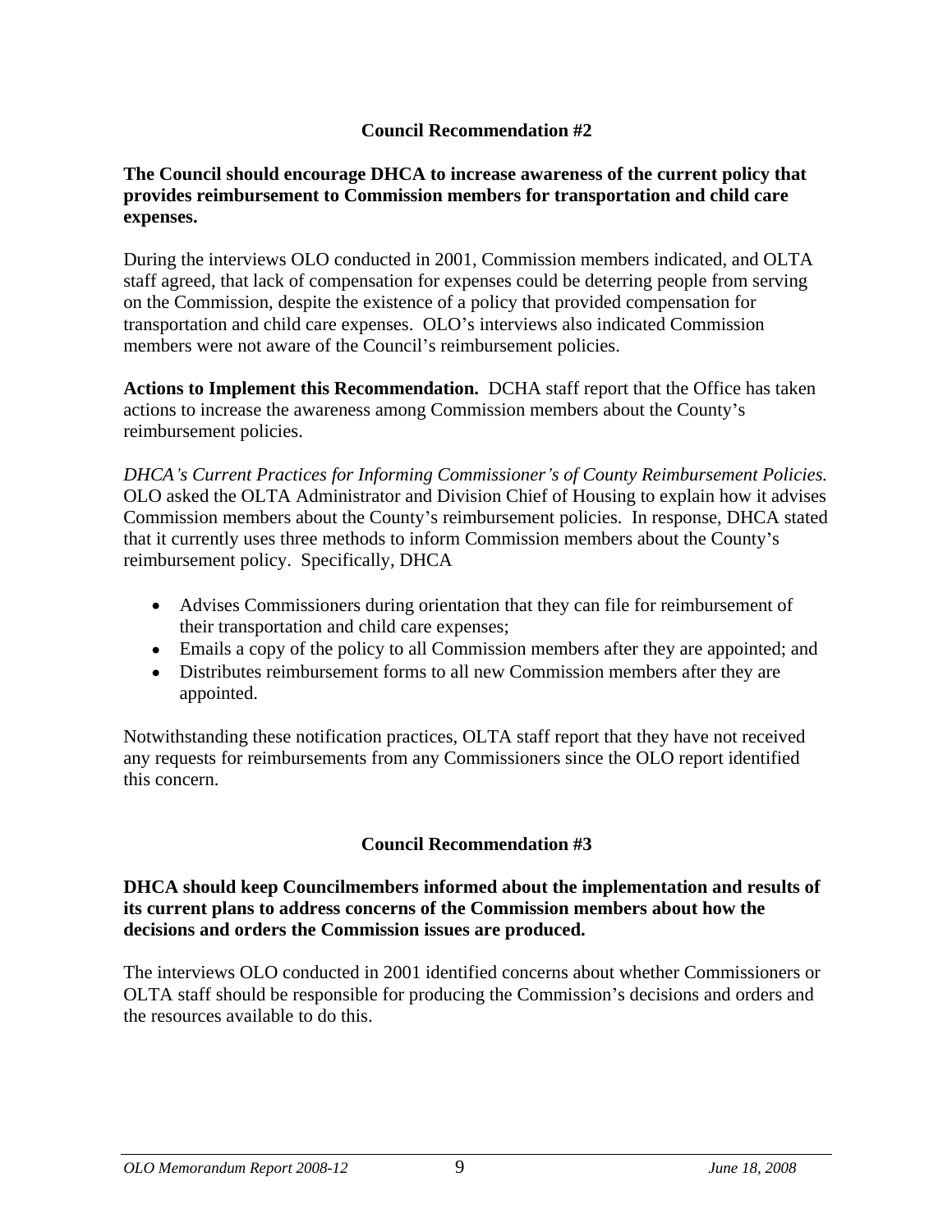OLO s interviews indicated Commissioners expressed concerns about the time it took them to prepare and write the Commission's decisions and orders. Commissioners stated this amount of time was excessive, especially combined with their other duties. At the same time, OLTA staff also stated that it was not feasible for them to write decisions and orders, given their current workload.

**Actions to Implement this Recommendation.** The Office has modified its practices for producing decision and orders since the Council's review of OLO's original report.

*OLTA s Current Practices for Drafting of Commission Orders***.** OLO asked the OLTA Administrator to describe current practices for drafting decisions and orders issued by the Commission, and OLO asked Commissioners whether this was still an issue.

*OLTA Staff*. OLTA staff reports that it has modified its practices for producing decisions and orders since Report 2001-6 identified this issue. Whereas previously the Commission had lead responsibility for decisions and orders, now OLTA staff primarily prepare draft decisions and orders, unless a Commissioner expresses an interest in a particular issue. OLTA reports its current practices for producing a decision and order issued by the

Commission consist of the following steps:

- 1. For most cases, when the Commission Panel hearing is held, the panel deliberates and comes to an agreement, often with an OLTA investigator in the room. More complicated cases may require additional sessions.
- 2. Following the meeting of the Commission panel, an OLTA investigator prepares a draft decision that reflects the consensus of the panel's findings of facts, its conclusions of law, and its proposed order.
- 3. The OLTA Investigator circulates this draft to the Chair of the Commission panel, the other panel members, and the County Attorney s Office for their review and approval.
- 4. The Chair of the Commission signs the decision and order, which is issued by OLTA.

OLTA reports that the Commission members and OLTA staff currently share the responsibility for the drafting of decisions and orders. According to the OLTA Administrator, a Commission member who is interested in a particular issue can decide to write a decision. If this happens, the Commissioner takes primarily responsibility for drafting the initial decision and order, with assistance from OLTA staff. The OLTA Administrator reports, in practice, Commissioners participate infrequently in this process; instead, OLTA staff

currently draft almost all decisions. The current Chair of the Commission states that this process has been effective and efficient for Commission members.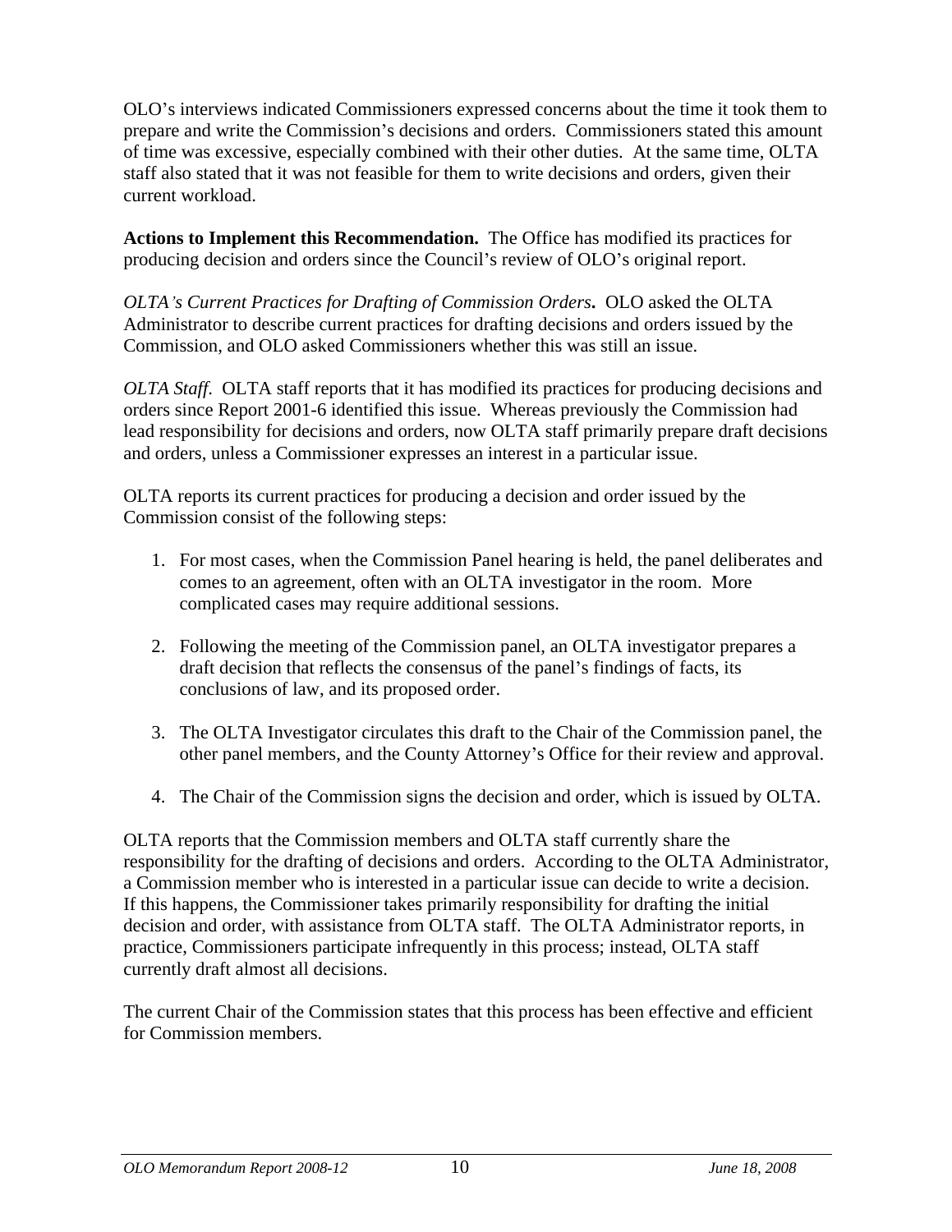# **Council Recommendation #4**

**Council should provide feedback to DHCA on the potential for appropriating additional resources to the complaint handling process in order to:**

- **Increase OLTA s capacity to respond to an increasing volume of general inquiries about landlord and tenant issues;**
- **Resolve complaints in a more timely manner as the number of general inquiries and formal complaints increases;**
- **Address systemic problems in the rental housing market; and**
- **Conduct more community outreach and education.**

OLO s interviews in 2001 indicated that the OLTA workload at that time limited the ability to take proactive efforts to address issues and resolve complaints.

**Actions to Implement this Recommendation.** In 2001 the Council recommended that OLTA investigate ways to get additional resources, and look specifically at options such as hiring part-time student interns; applying for an Americorps Volunteer; or hiring a full-time employee.

*Subsequent Council Actions to Increase OLTA s Program Resources***.** OLO sresearch for this implementation review found that since Report 2001-6 identified OLTA's need for more resources, Council increased resources for OLTA's program in FY03, FY05 and FY06.

In May 2002, the FY03 Council approved budget included increased resources for OLTA. Specifically:

- During worksessions on DHCA's proposed budget for FY03, the PHED Committee recommended placing funding for a new Investigator III position (\$48,000 for 0.8 workyear) on the Council's reconciliation list; and
- $\bullet$  The Committee further expressed concern about the Executive's recommendation to assume a lapse of 2.0 workyears (or \$99,000) in Consumer Protection staffing that supported the landlord-tenant function. In response, the PHED Committee recommended adding \$73,410 to the DHCA budget to reduce a lapse of 2.0 workyears (\$99,000) in Consumer Protection staffing support for landlord-tenant functions that had been assumed by the Executive.

The PHED Committee recommended increasing rental license fees for both single family and condominium units to cover the cost of the new landlord-tenant position.

The Council approved both PHED recommendations in the FY03 budget. The Council's approval of \$48,000 and 0.8 workyear for a new position increased OLTA's staff complement to 7.7 workyears, and approval of \$73,410 in Consumer Protection reduced the departmental lapse from \$99,000 to \$25,590.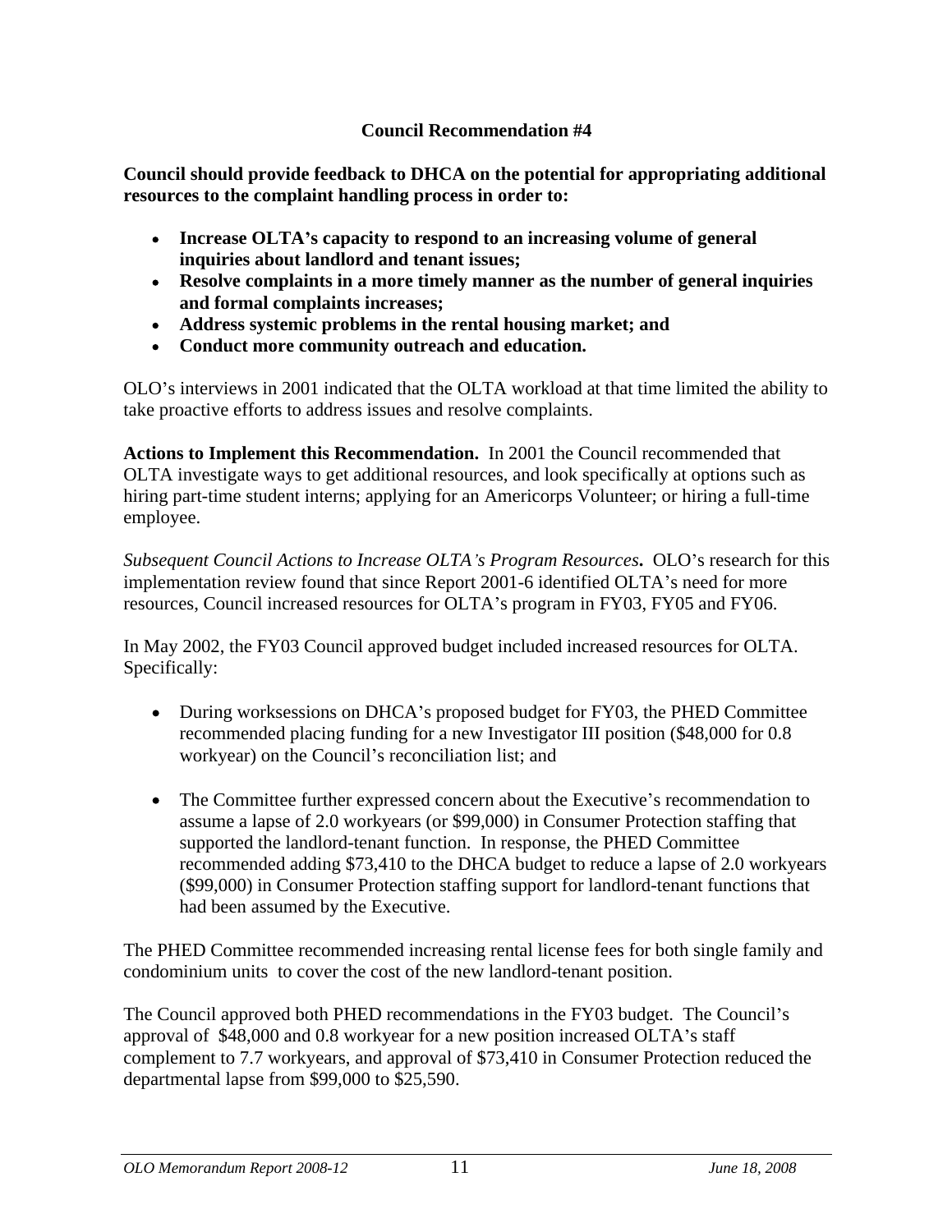The increase in workyears in FY05 was attributable to the transfer of a Principal Administrative Aide position from DHCA's Moderately Priced Dwelling Unit Program (MPDU) to OLTA.

In FY06, OLTA's staff complement increased by one workyear when a position was transferred to OLTA from the MPDU program. Since then, the workyears for the Office of Landlord-Tenant have remained relatively constant.

Table 3 shows OLTA's workyears since FY02. In addition to the 8.8 approved workyears in FY08, OLTA staff report that the Office currently has an intern for four hours per week.

| <b>Fiscal Year</b> | <b>Approved Workyears</b>        |
|--------------------|----------------------------------|
| <b>FY02</b>        | 0.8                              |
| <b>FY03</b>        | $\sim$ $\sim$<br>$\cdot$ $\cdot$ |
| <b>FY04</b>        | 7 ሰ                              |
| <b>FY05</b>        | ∪.⊥                              |
| <b>FY06</b>        |                                  |
| FY07               |                                  |
| <b>FY08</b>        |                                  |

**Table 3: Office of Landlord-Tenant Affairs Workyears, FY03 – FY08** 

Source: Montgomery County Operating Budgets, FY03-FY08

*Current Deployment of OLTA Resources***.** To assess the results OLTA has produced as a result of its additional resources, OLO asked OLTA to provide information about recent initiatives and accomplishments and current data about its complaint volume and processing times.

*An Increase in OLTA s Capacity to Respond to an Increase in General Inquiries.* Report 2001-6 reported approximately 50% of OLTA's staff resources were allocated to general inquiries; however, Report 2001-6 did not provide any details about the number of inquiries received annually, or how many OLTA staff were assigned to handle these inquiries.

*Resolution of Complaints in a More Timely Manner as the Number of Inquiries and Complaints Increase.* Table 4 displays complaint disposition data provided by the OLTA Administrator and summarized by OLO. The summary data show:

- The volume of complaints increased by 559 (77%) between FY00 and FY01; by comparison, it increased by 195 (17%) between FY06 and FY07;
- The share of unresolved complaints referred to the Commission has stayed at 5% or less since FY00. This share was 5% in FY06 and 3% in FY07.
- Of the cases referred to the Commission, over half (60%) were dismissed or settled in FY06 and 87% were dismissed or settled before a hearing was scheduled.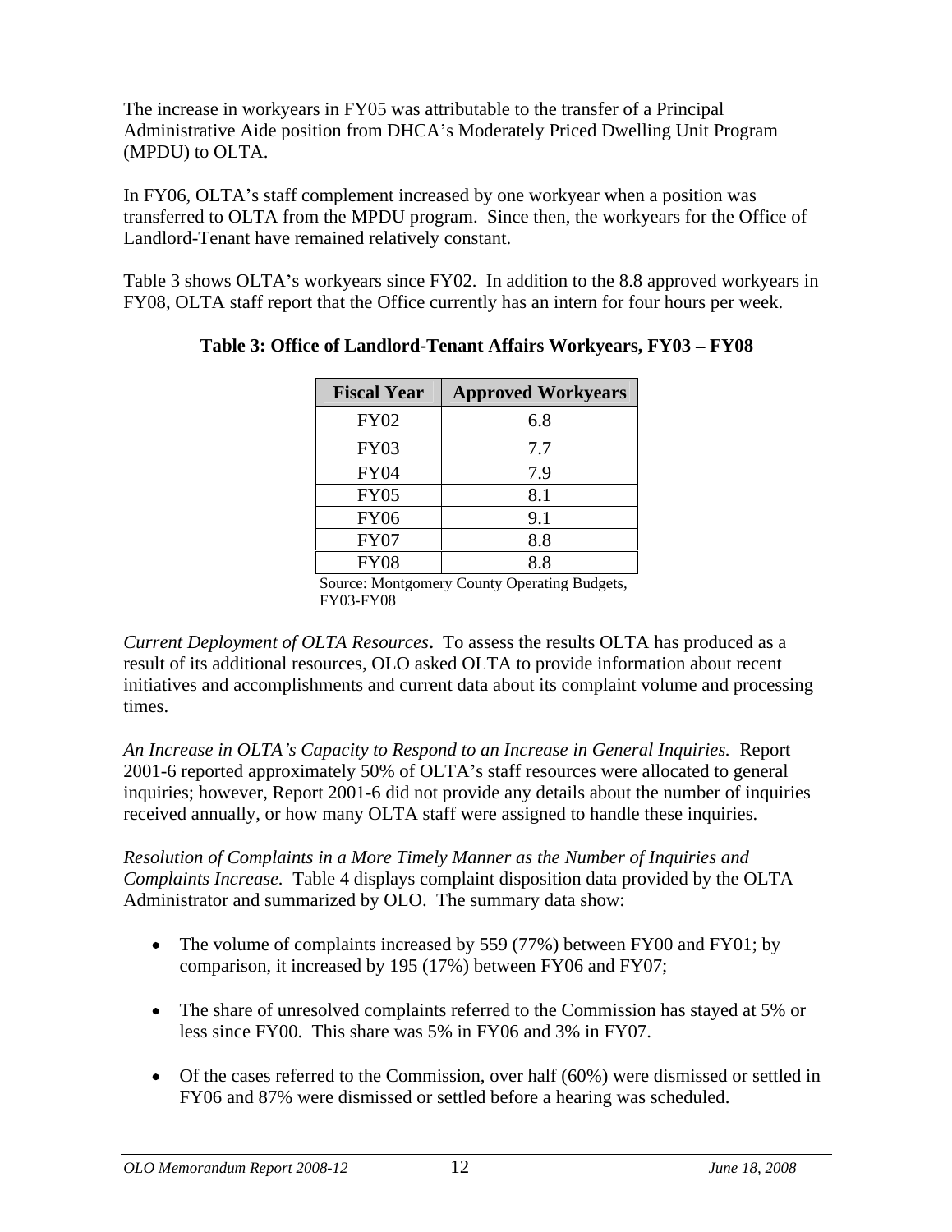| Table 4: Office of Landlord-Tenant Affairs Complaint Processing and Disposition Data |  |
|--------------------------------------------------------------------------------------|--|
|--------------------------------------------------------------------------------------|--|

| <b>Landlord-Tenant Complaint Data</b>                                                              | <b>FY00</b>      | <b>FY01</b> | FY06                                    | <b>FY07</b> |
|----------------------------------------------------------------------------------------------------|------------------|-------------|-----------------------------------------|-------------|
| Number of Landlord-Tenant Complaints<br>Received                                                   | 725              | 1284        | 1155                                    | 1350        |
| Number of Unresolved Complaints<br>Referred to the Commission on<br><b>Landlord-Tenant Affairs</b> | 35               | 41          | 52                                      | 39          |
| Number of Cases Dismissed by the<br>Commission or Settled Prior to Hearing                         | Not<br>Available | 20          | 31                                      | 34          |
| Number of Cases Referred to a Hearing<br>Panel Convened by the Commission                          | Not<br>Available | $\bigcap$ 1 | $\bigcap$ 1<br>$\overline{\phantom{0}}$ |             |

Source: Office of Landlord-Tenant Affairs, FY07

Timely Resolution of Complaints*.* As reported earlier, since Report 2001-6 was conducted, the OLTA Administrator has revised the categories OLTA uses to track complaint processing times. Previously, OLTA monitored the time it took to resolve complaints in three categories, i.e., less than 30 days, 30-90 days, and over 180 days. Now, OLTA reports the resolution of complaints in two categories: complaints resolved in less than 60 days, and those resolved in more than 60 days.

Given this change, Table 5 presents data to show how the share of complaints closed in FY01 and FY07. The FY07 data show the majority of complaints are closed in two months or less. (Note - The earlier analysis of processing times for complaints referred to the Commission on page 8 shows an improvement in processing times between FY06 and FY07.)

**Table 5: Share of All Complaints Closed by Time Period, FY01 and FY07**

|                                         | % Close                    | <b>Time Periods</b>             | % Closed    |
|-----------------------------------------|----------------------------|---------------------------------|-------------|
| <b>Time Periods<br/>Tracked in FY01</b> |                            | $\vert$ Tracked in FY07 $\vert$ | <b>FY07</b> |
| Under 30 days                           | 58%                        | Under 60 days                   | 81%         |
| Between 31-90 days                      | 29%                        |                                 |             |
| Between 91-180 days                     | 10%                        | $\sim$ Over 60 days             | 19%         |
| Over 181 days                           | $\sim$ $\sim$<br>$\sim 70$ |                                 |             |

Source: Office of Landlord-Tenant Affairs, FY07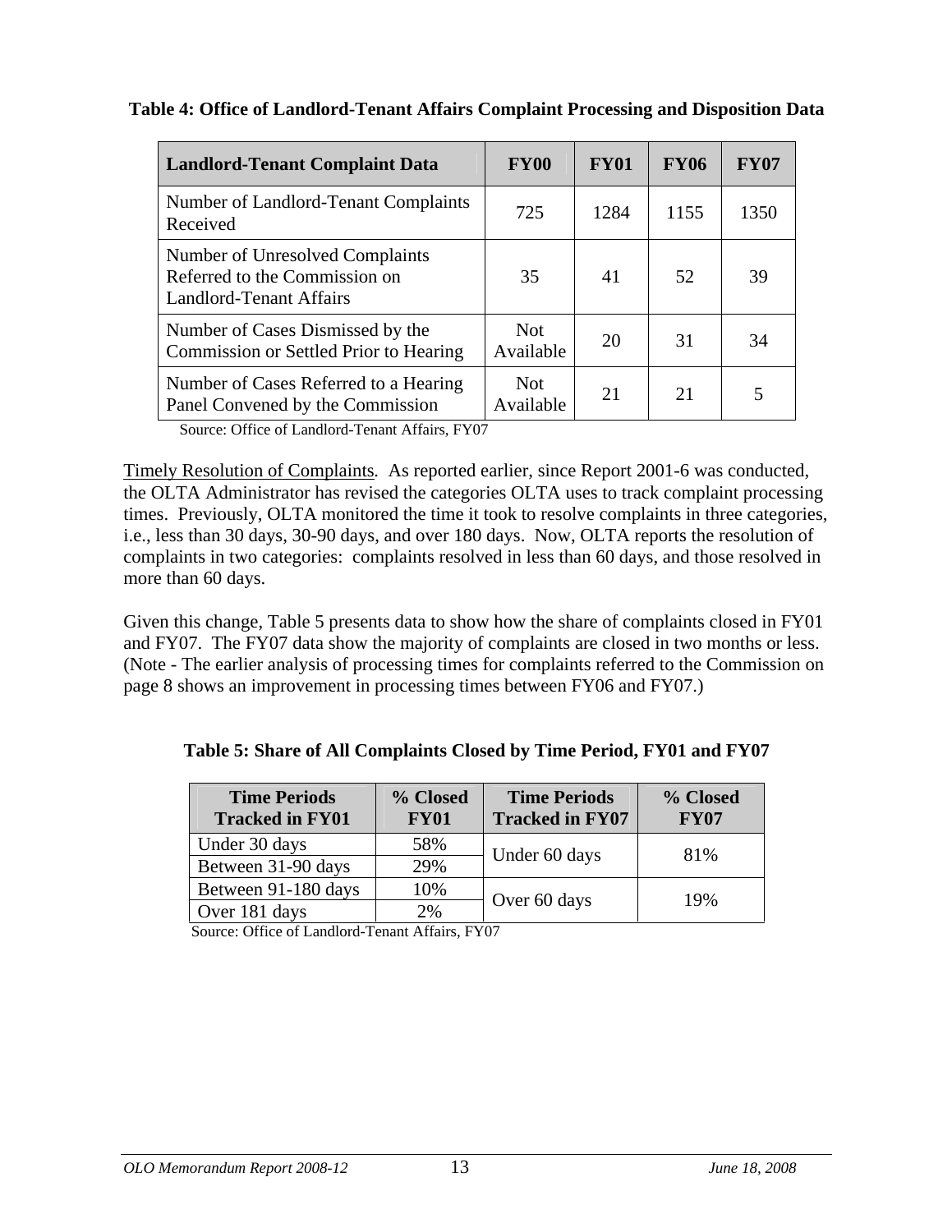Table 6 provides detailed monthly data for OLTA's FY07 complaint statistics. OLTA data show that, with the exception of cases presented to the Commission, cases were open less than an average of 40 days.

| <b>Month</b>                     | <b>Total</b><br><b>Number</b><br>of Cases<br>Received | # Cases<br><b>Referred to</b><br>$\mathop{\mathsf{Commission}}\nolimits\mathop{\rule[1pt]{.5pt}{0.5pt}}\nolimits\,$ | # of Cases<br>Resolved<br>without<br><b>Referral to</b><br><b>Commission</b> | Average Days<br>Open for Cases Referred to the<br>not Referred to Closed Under<br><b>Commission</b> | Commission<br>60 Days |
|----------------------------------|-------------------------------------------------------|---------------------------------------------------------------------------------------------------------------------|------------------------------------------------------------------------------|-----------------------------------------------------------------------------------------------------|-----------------------|
| July<br>$\overline{\phantom{a}}$ |                                                       | 19                                                                                                                  | 50                                                                           | 39.5                                                                                                | 70%                   |
| <b>August</b>                    |                                                       |                                                                                                                     | 78                                                                           | 49.1                                                                                                | 90%                   |
| September                        |                                                       |                                                                                                                     | - 90                                                                         | 74.4                                                                                                | 48%                   |
| October                          |                                                       |                                                                                                                     | 71                                                                           | 42.5                                                                                                | 73%                   |
| November                         |                                                       |                                                                                                                     |                                                                              | 49.5                                                                                                | 65%                   |
| December                         |                                                       |                                                                                                                     |                                                                              | 49.0                                                                                                | 67%                   |
| January                          |                                                       |                                                                                                                     |                                                                              |                                                                                                     | 82%                   |
| February                         |                                                       |                                                                                                                     |                                                                              | 36.S                                                                                                | 7%                    |
| March                            |                                                       |                                                                                                                     |                                                                              | 79.Z                                                                                                | 82%                   |
| April                            |                                                       |                                                                                                                     |                                                                              | 24.4                                                                                                | 91%                   |
| May                              | 207                                                   |                                                                                                                     | 204                                                                          | 28.6                                                                                                | 100%                  |
| June                             |                                                       |                                                                                                                     | $\overline{a}$                                                               | 13.5                                                                                                | 98%                   |
| Open                             | 121                                                   | NA                                                                                                                  | NA                                                                           | <b>NA</b>                                                                                           | <b>NA</b>             |
| Total                            | 1236                                                  | 5Q                                                                                                                  | 1178                                                                         | 39.2                                                                                                | 81%                   |

**Table 6: Office of Landlord-Tenant Affairs Complaint Statistics, FY07**

Source: Office of Landlord-Tenant Affairs, FY07

In addition, nearly 90% of all customer surveys returned by landlords and tenants who were involved in an investigation by OLTA in FY07, regardless of the outcome of the investigation, were "satisfied" with the OLTA complaint handling process, the services provided by the investigator, and the outcome of the investigation.

OLTA s Activities to Address Systematic Problems in Rental Housing*.* OLTA staff report that the Office is addressing a variety of systematic issues in the County. Some of the issues that OLTA has reviewed and begun to address include bed bugs, emergency assistance for residents, and code enforcement issues.